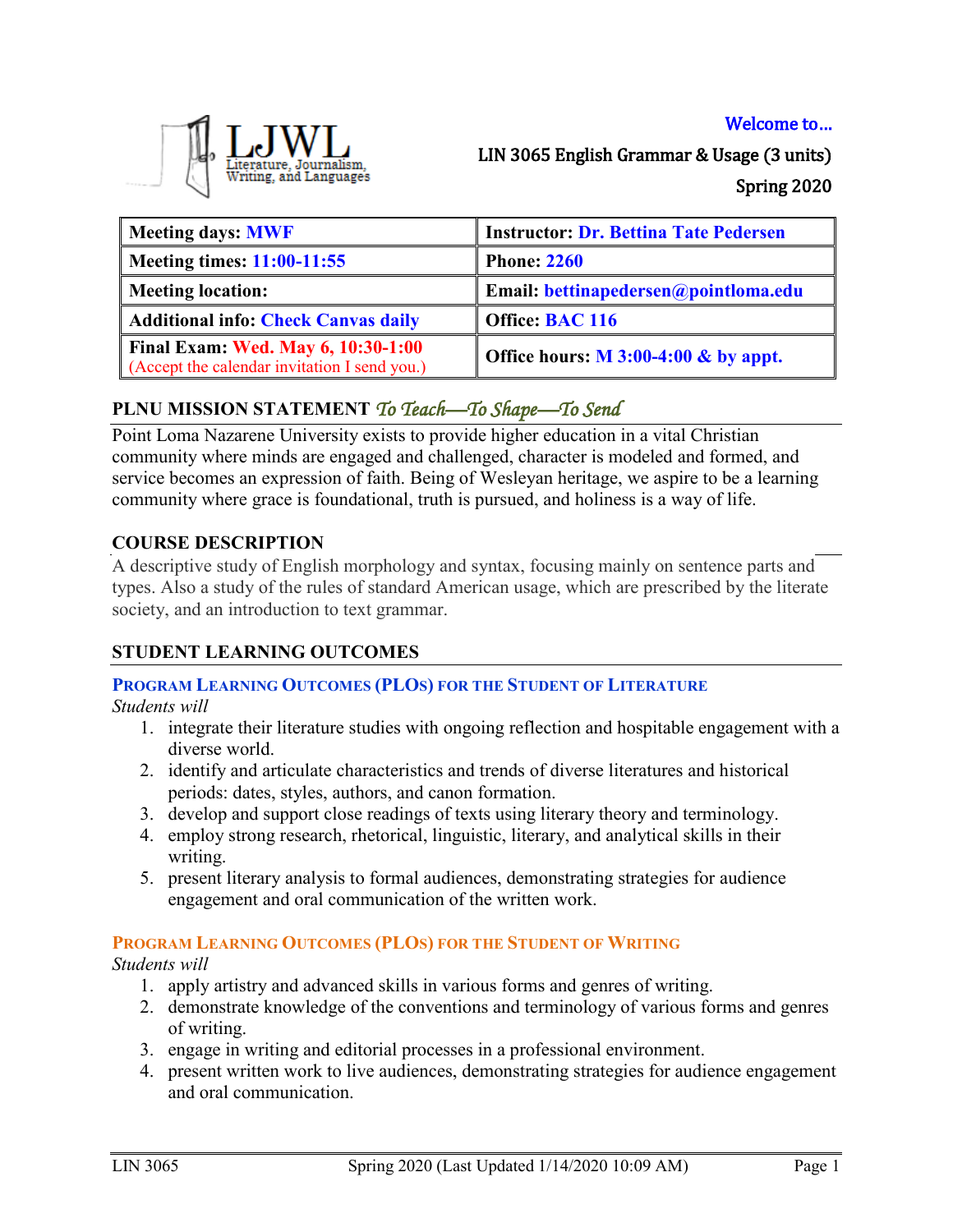#### **COURSE LEARNING OUTCOMES FOR LIN 0365 ENGLISH GRAMMAR AND USAGE** *Students of LIN 365 will*

- 1. Memorize (Knowledge), explain (Comprehension), and employ (Application) fundamental concepts of morphology and syntax. (PLO LIT 4; PLO WRI 1, 2, 3)
- 2. Differentiate (Analysis) and employ (Application) English words, phrases, clauses, and sentences by nature, function, and/or type. (PLO LIT 4, 5; PLO WRI 1, 2, 3)
- 3. Differentiate (Analysis) between prescriptive and descriptive grammar, including their theories, applications, and relation to other definitions of grammar. (LIT PLO 1, 2, 4, 5; WRI PLO 1, 2, 3,)
- 4. Apply (Application) knowledge of syntax and Edited American English to appraise (Evaluation) and edit (Synthesis) for style and usage. (LIT PLO 4, 5; WRI PLO 1, 3)

| <b>CLO (LIN 3065 English Grammar and Usage)</b>                                                                                                                                                                | <b>Course Work</b>                                            |  |  |
|----------------------------------------------------------------------------------------------------------------------------------------------------------------------------------------------------------------|---------------------------------------------------------------|--|--|
| 1. Memorize ( <i>Knowledge</i> ), explain ( <i>Comprehension</i> ), and employ<br><i>(Application)</i> fundamental concepts of morphology and syntax. <i>(PLO)</i><br>LIT 3, 4; PLO WRI 1, 2, 3)               | Discussion,<br>Presentations,<br>Quizzes, Exercises,<br>Exams |  |  |
| 2. Differentiate (Analysis) and employ (Application) English words,<br>phrases, clauses, and sentences by nature, function, and/or type. (PLO<br>LIT 4; PLO WRI 1, 2, 3)                                       | Discussion,<br>Presentations,<br>Quizzes, Exercises,<br>Exams |  |  |
| 3. Differentiate ( <i>Analysis</i> ) between prescriptive and descriptive grammar,<br>including their theories, applications, and relation to other definitions of<br>grammar. (LIT PLO 1, 4; WRI PLO 1, 2, 3) | Discussion,<br>Presentations,<br>Quizzes, Exercises,<br>Exams |  |  |
| 4. Apply ( <i>Application</i> ) knowledge of syntax and Edited American English<br>to appraise (Evaluation) and edit (Synthesis) for style and usage. (LIT<br>PLO 4; WRI PLO $1, 3$ )                          | Discussion,<br>Presentations,<br>Quizzes, Exercises,<br>Exams |  |  |

# **CARNEGIE UNIT CREDIT HOUR**

Credit is awarded based on the Carnegie unit of 750 minutes of seat time + 1500 minutes of outof-class work = 1 unit of credit. This is a *minimum* benchmark. Some specific details about how this class meets the credit hour requirement are included in this syllabus; additional details can be provided upon request.

## **PUBLIC DISCOURSE**

Much of the work we will do in this class is cooperative, by nature of the class discussions and general feedback given to written work and/projects; thus you should think of all your writing and speaking for and in class as public, not private, discourse. By continuing in this class, you acknowledge that your work will be viewed by others in the class.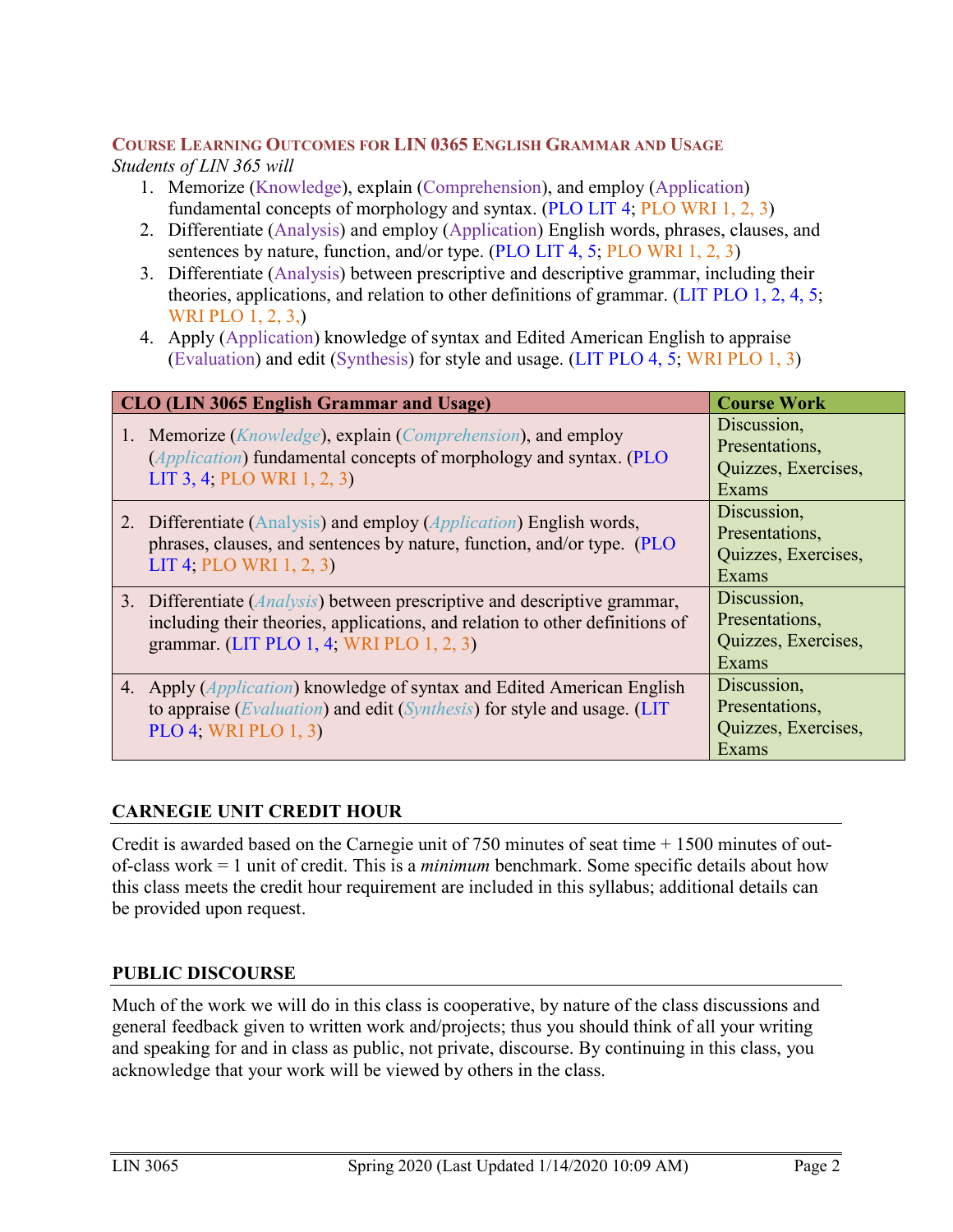# **IMPORTANT UNIVERSITY & LJWL POLICIES**

Please see the **LJWL Department Syllabus Statements** in the Canvas folder labeled *Syllabus & Policies*. Please see [Academic and General Policies](https://www.metopera.org/about/auditions/national-council-auditions/regional-contact-info/) in the catalog for all information on university academic and general policies.

# **LATE ASSIGNMENTS AND INCOMPLETES**

All assignments are to be submitted/turned in by the beginning of the class session when they are due—including assignments posted in Canvas. Late assignments are generally not accepted. Incompletes will only be assigned in extremely unusual circumstances, such as a death in the family, automobile accidents, hospitalization, etc. In such a situation, please contact me immediately and be ready to submit any necessary documentation to verify your situation. When you communicate with me right away, I am happy to help you in these difficult situations as best I can.

# **FINAL EXAMINATION POLICY**

Successful completion of this class requires taking the final examination **on its scheduled day**. The final examination schedule is listed on the first page of this syllabus and posted on the [Current Students: Final Exam Schedules](https://www.pointloma.edu/current-students) site.

- You are expected to arrange your personal affairs to fit the examination schedule.
- In the rare case that you have more than three (3) final examinations scheduled on the same day, you may work out an alternate time for one of your exams with your professors. This is the only university-sanctioned reason for taking a final exam at a time other than the officially scheduled time for the exam. Please confirm your final examination schedule the first week of classes, and schedule those exam times into your daily planners and calendars now. If you find that your final exam schedule is the one described above, please meet with your professors as soon as possible so that they may help you to make alternative arrangements for taking your exams.

# **PLNU COPYRIGHT POLICY**

Point Loma Nazarene University, as a non-profit educational institution, is entitled by law to use materials protected by the US Copyright Act for classroom education. Any use of those materials outside the class may violate the law.

## **PLNU ACADEMIC HONESTY POLICY**

Students should demonstrate academic honesty by doing original work and by giving appropriate credit to the ideas of others. Academic dishonesty is the act of presenting information, ideas, and/or concepts as one's own when in reality they are the results of another person's creativity and effort. A faculty member who believes a situation involving academic dishonesty has been detected may assign a failing grade for that assignment or examination, or, depending on the seriousness of the offense, for the course. Faculty should follow and students may appeal using the procedure in the university catalog. See [Academic and General Policies](https://www.metopera.org/about/auditions/national-council-auditions/regional-contact-info/) for definitions of kinds of academic dishonesty and for further policy information.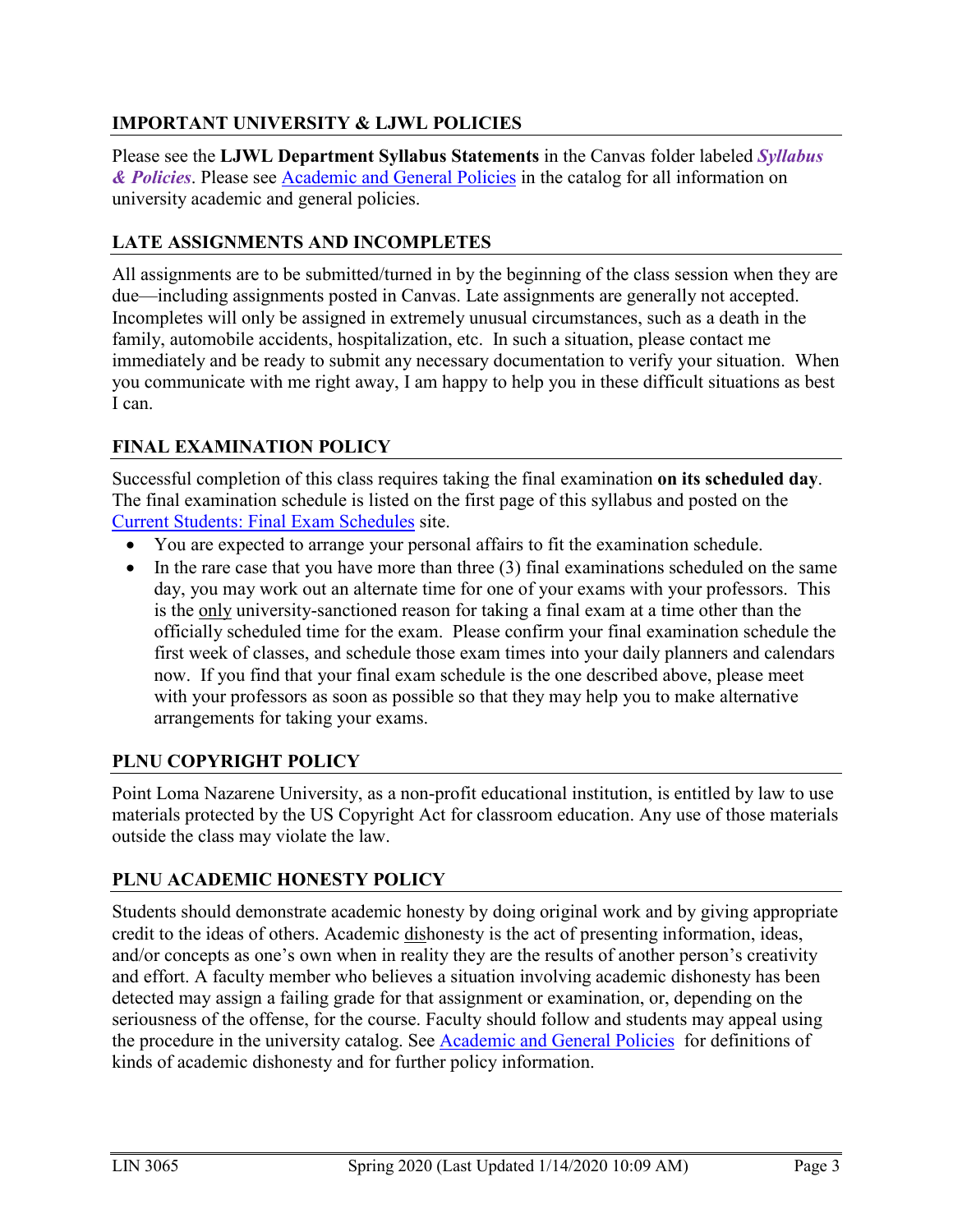### **PLNU ACADEMIC ACCOMMODATIONS POLICY**

If you have a diagnosed disability, please note the following policy carefully:

While all students are expected to meet the minimum standards for completion of this course as established by the instructor, students with disabilities may require academic adjustments, modifications or auxiliary aids/services. At Point Loma Nazarene University (PLNU), these students are requested to register with the Disability Resource Center (DRC), located in the Bond Academic Center. [\(DRC@pointloma.edu](mailto:DRC@pointloma.edu) or 619-849-2486). The DRC's policies and procedures for assisting such students in the development of an appropriate academic adjustment plan (AP) allows PLNU to comply with Section 504 of the Rehabilitation Act and the Americans with Disabilities Act. Section 504 (a) prohibits discrimination against students with special needs and guarantees all qualified students equal access to and benefits of PLNU programs and activities. After the student files the required documentation, the DRC, in conjunction with the student, will develop an AP to meet that student's specific learning needs. The DRC will thereafter email the student's AP to all faculty who teach courses in which the student is enrolled each semester. The AP must be implemented in all such courses.

If students do not wish to avail themselves of some or all of the elements of their AP in a particular course, it is the responsibility of those students to notify their professor in that course. PLNU highly recommends that DRC students speak with their professors during the first two weeks of each semester about the applicability of their AP in that particular course and/or if they do not desire to take advantage of some or all of the elements of their AP in that course.

See the [Disability Resource Center](http://www.pointloma.edu/experience/offices/administrative-offices/academic-advising-office/disability-resource-center) for contact information.

### **PLNU ATTENDANCE AND PARTICIPATION POLICY**

Regular and punctual attendance at all classes is essential to optimum academic achievement. If a student is absent from more than 10 percent of class meetings, the professor can file a written report which may result in de-enrollment. If the absences exceed 20 percent, the student may be de-enrolled without notice until the university drop date or, after that date, receive the appropriate grade for their work and participation. See [Academic and General Policies](https://www.metopera.org/about/auditions/national-council-auditions/regional-contact-info/) in the Undergraduate Academic Catalog.

- Please read the [Class Attendance](https://catalog.pointloma.edu/content.php?catoid=41&navoid=2435#Class_Attendance) section there
- 10% of class meetings  $=$  4 classes for a MWF course, 3 classes for a TTH course, 2 classes for a quad course
- 20% of class meetings = 8 for a MWF course, 6 classes for a TTH course, and 4 for a quad course
- De-enrollment may have serious consequences on residence, athletic, and scholarship requirements; it may also necessitate a reduction or loss in a student's financial aid.
- **DROPPING CLASS:** If you decide to drop the course for any reason, please do so on or before the drop deadline and complete official paperwork in Records. If you don't, university policy requires me to give you a grade. Please let me know if you drop so I don't worry about your absence.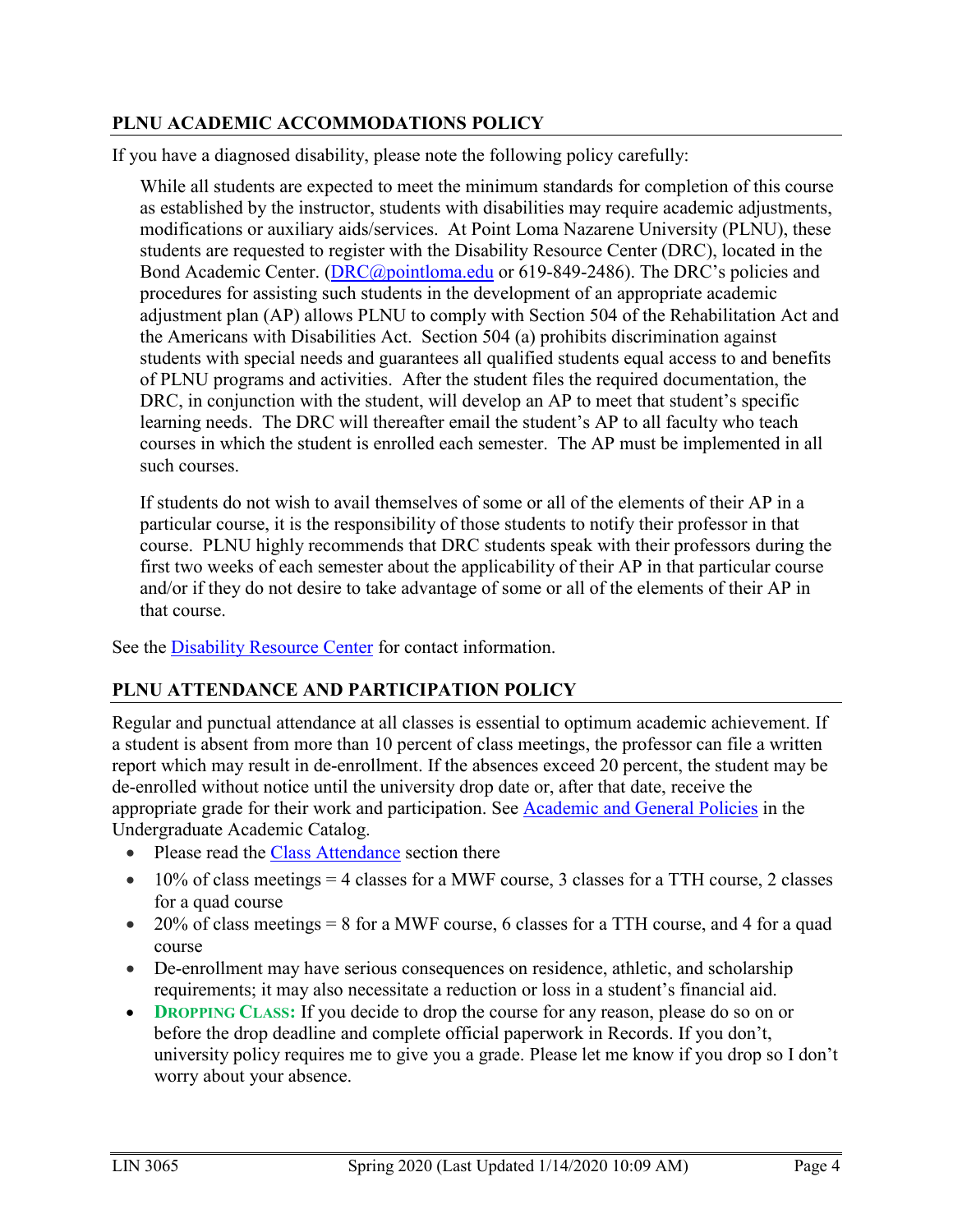## **MAINTAINING CLASS SCHEDULE VIA ONLINE REGISTRATION**

Students must maintain their class schedules. Should a student need arise to drop a course, they are responsible to drop the course (provided the drop date meets the stated calendar deadline established by the university) and to complete all necessary official forms (online or paper). Failing to attend and/or to complete required forms may result in a grade of F on the student's official transcript.

# **COURSE REQUIREMENTS, POLICIES & GUIDELINES**

## • *Class Participation*:

- a. **The quality of your course learning experience** will be directly related to your
	- active and careful completion and application of the assigned reading (*It will not be the same kind of reading as in your literature classes*.)
	- serious and careful working through the assigned exercises as instructed
	- engaged contribution to the class discussions and analysis of assigned exercises
	- correction of errors in understanding or applying key concepts and skills
	- thorough and clear class presentations of assigned material as instructed
- b. **The quality of our class sessions** will depend on you and your informed and active learning contributions to class discussions of readings and assigned exercises, including
	- questions about the concepts themselves or their applications
	- confusion about concepts or applications you don't fully understand yet
	- corrections to misunderstanding or misapplication of concepts
	- observations about the concepts and applications you have seen at work in the real world
	- relevance of the concepts and applications to your current and/or future academic, professional, or creative work
	- perspectives about what spiritual impacts a deeper understanding of our language and the ways we use it may have on you or your neighbor
- c. **The quality of our class community** will depend on your engaged sharing in small group and class discussions. Your questions about language and grammar are central to our shared learning. Those of you who carefully prepare each assigned reading and exercise, and come to class ready to contribute will learn the most, earn improving grades overall, and be ready to become tutors in the Writers' Studio (a good-paying gig!).

### • *Class Sessions, Preparation, Assignments, and Technology*:

- a. Please leave all electronic devices in your backpacks on silence mode for the entire class period unless I direct you to use them for class purposes.
- b. Completion of all assignments is required, and passing the course without doing so will be difficult. Readings and exercises must be prepared in advance of the date scheduled/due and must be of content and quality to meet the assignment's requirements and intents. Missed assignments (other than quizzes) may be made-up only in truly extenuating circumstances and only if you and I have had a conversation about your situation. Extra-credit will not substitute for or be given to make up for missed work.
- c. Late assignments will not be accepted either in person, by delivery, or in my mailbox (unless you and I have communicated prior to the deadline about extenuating circumstances).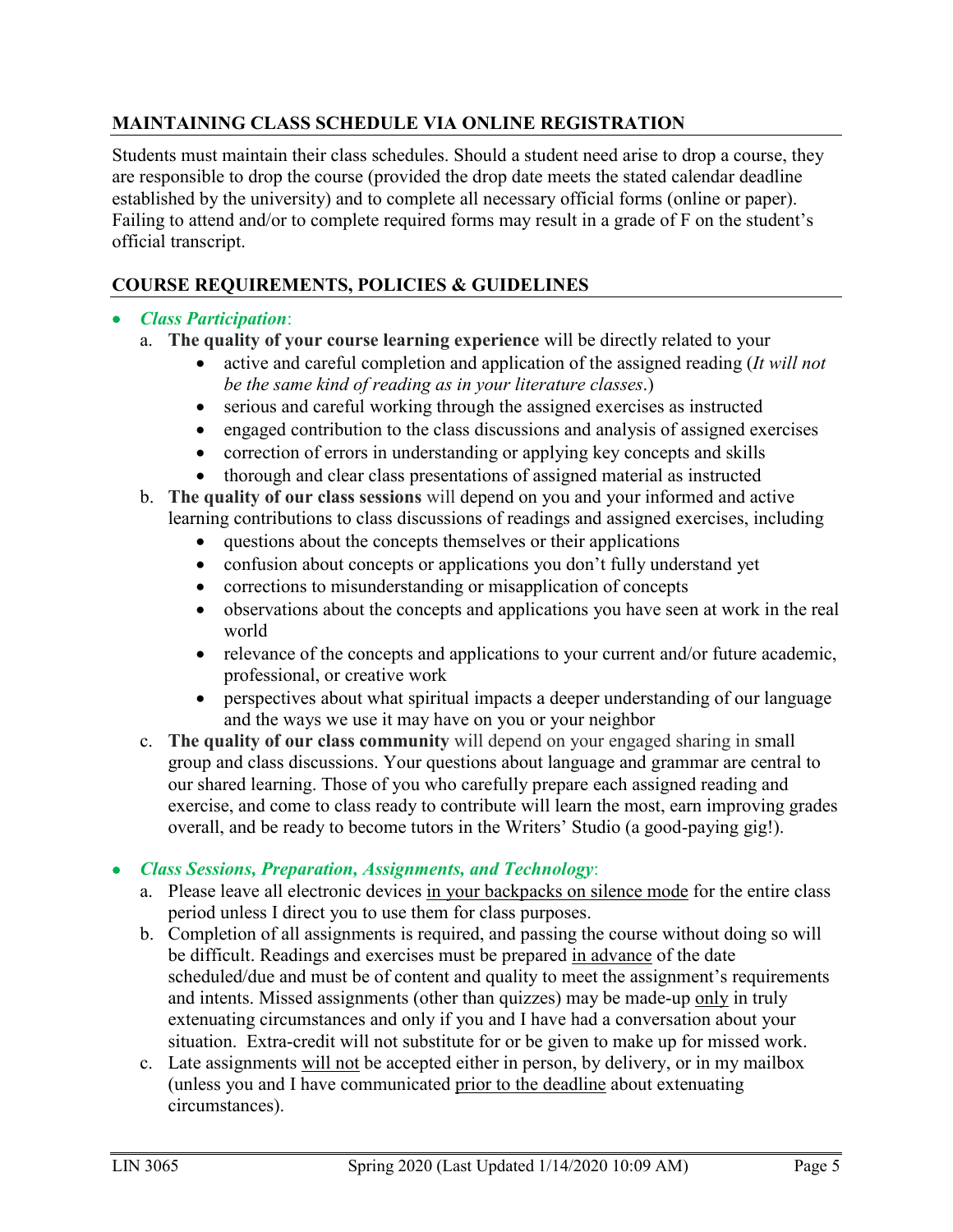- d. It is your responsibility to see to it that I receive your work whether submitting in paper or online.
- e. Always keep multiple soft and hard copies of your work on hand so that you can provide duplicate copies if needed.
- f. Handwritten assignments are never acceptable (unless so specified).
- g. You may be requested to attend office hours with me if need arises.
- *Classroom Decorum*: Please manage your electronic devices appropriately and with consideration for others—see *Technology* a. above. Please dress in appropriate academic attire out of consideration for others in our class. I do reserve the right to ask you to leave the classroom if I believe your attire to be offensive and/or an obstacle to a positive learning and teaching environment.
- *MLA Style*: Since MLA style is the norm for our discipline, all written work *must conform* to MLA style. See also LJWL Department Statement, Inclusive Language. Please see the **LJWL Department Syllabus Statements** in the Canvas folder labeled *Syllabus & Course Policies*
- *Email, Canvas, Quizlet & Live Text*: You are responsible for checking your *PLNU Gmail account*, *Canvas*, *Quizlet*, *Live Text daily* for electronic messages from me (and sometimes from your classmates). You are fully accountable for all course material, announcements, and communications that are distributed via *Gmail*, *Canvas*, *Quizlet*, and *Live Text*. I will send messages only to these sites. Please let me know if you encounter any technical problems with these sites. *Make sure your Live Text account is set up by the end of the second week of classes!*
- *Grading of Exercises*: Few assigned exercises will be graded on a point-for-point basis. Most will be given *completion credit*; some will be given precise *point credit*. My student grader, who is a skilled veteran of LIN 365, will grade randomly selected exercises (both of the homework and in-class variety) as I direct. Some exercises may require you to articulate rationale for deeming a particular choice as correct or incorrect in varying contexts or as measured against varying grammars.
- *Completion of Exercises*: Complete all assigned exercises before the class session begins. Please give yourself ample time (*as these exercises can be time-consuming*) and follow the procedure below for all exercises:
	- 1) type all exercises and bring in a hard copy to hand in during class (note: (1) you may legibly handwrite the diagramming, (2) typing the exercises will allow you to more easily add additional information you discover that you need; please err on the side of giving full information);
	- 2) complete each exercise without looking at the answer key—it is OK for you to make mistakes on the exercises(!);
	- 3) after you have completed the exercise, check your answers against the answer key and score your exercise;
	- **4) record that score (# right over # possible in red ink) at the top of your typed exercise AND correct in red all errors that you find in your answers;**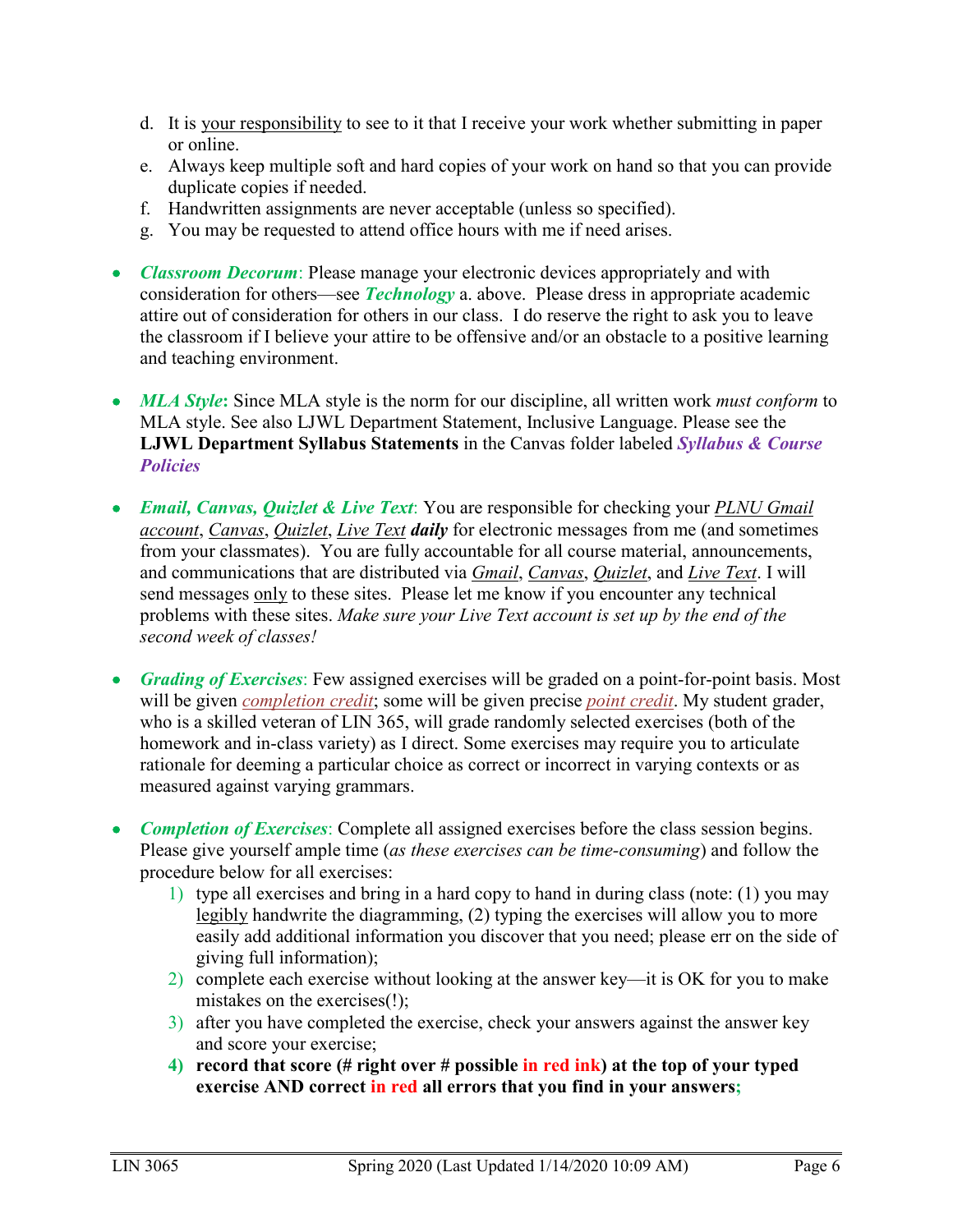- 5) bring your completed and corrected exercises to class and be ready to present individual concepts and items (your answers for or questions about them) as you are called on to do so.
- *Correction of Exercises*: For your optimal learning, you will need to identify your mistakes: (1) what they are, (2) why you made them, and (3) how you can correct them. You can only accomplish this learning effectively if you first attempt the exercises without relying on the answer key. Putting yourself on the spot first and then correcting your answers against the key is an excellent reality check, forcing you to come to terms with how much you *really* understand--and how much you do not! Please note that *completion credit* grades will lowered by any suspicious perfection.
- *Presentations*: You will complete periodic informal and formal presentations of prepared course content as instructed, sometimes in small groups, sometimes individually. Be ready to get comfortable presenting often!
- *Quizzes*: You will complete about 15-20 quizzes (mostly online) on course material, especially terminology and key concepts. These terms and concepts will be found at the end of each chapter, in the Glossary of Grammatical Terms in the back of your text, and on Quizlet (for study and practice). Online graded quizzes will be on Canvas. *Google Chrome* and *Firefox* work best with Canvas. Please carefully observe the online quiz windows as quizzes **must be completed during the online window and may not be made up**. Please notify me immediately if you experience technical difficulties in taking an online quiz. I will most likely drop your lowest quiz score when I calculate final grades.
- *Exams*: You will complete approximately five unit exams on course content. It is very unlikely that make-up exams will be given unless extenuating or university-excused conditions exist. Exams will be graded qualitatively (by points). Optimal completion of exercises (as explained above) combined with class participation and attending exam study sessions will be the best possible preparation for the unit exams and for the comprehensive final exam.

### **REQUIRED TEXTS AND RECOMMENDED RESOURCES**

#### **REQUIRED TEXTS**

Kolln, Martha and Robert Funk. *Understanding English Grammar.* **9th edition**. Jule, Allyson. *Beginner's Guide to Language and Gender*. **1st edition.**

### **RECOMMENDED TEXTS FOR FUN AND ENRICHMENT**

McCrum, Robert, Robert MacNeil, and William Cran. *The Story of English.* 3rd Revised Edition.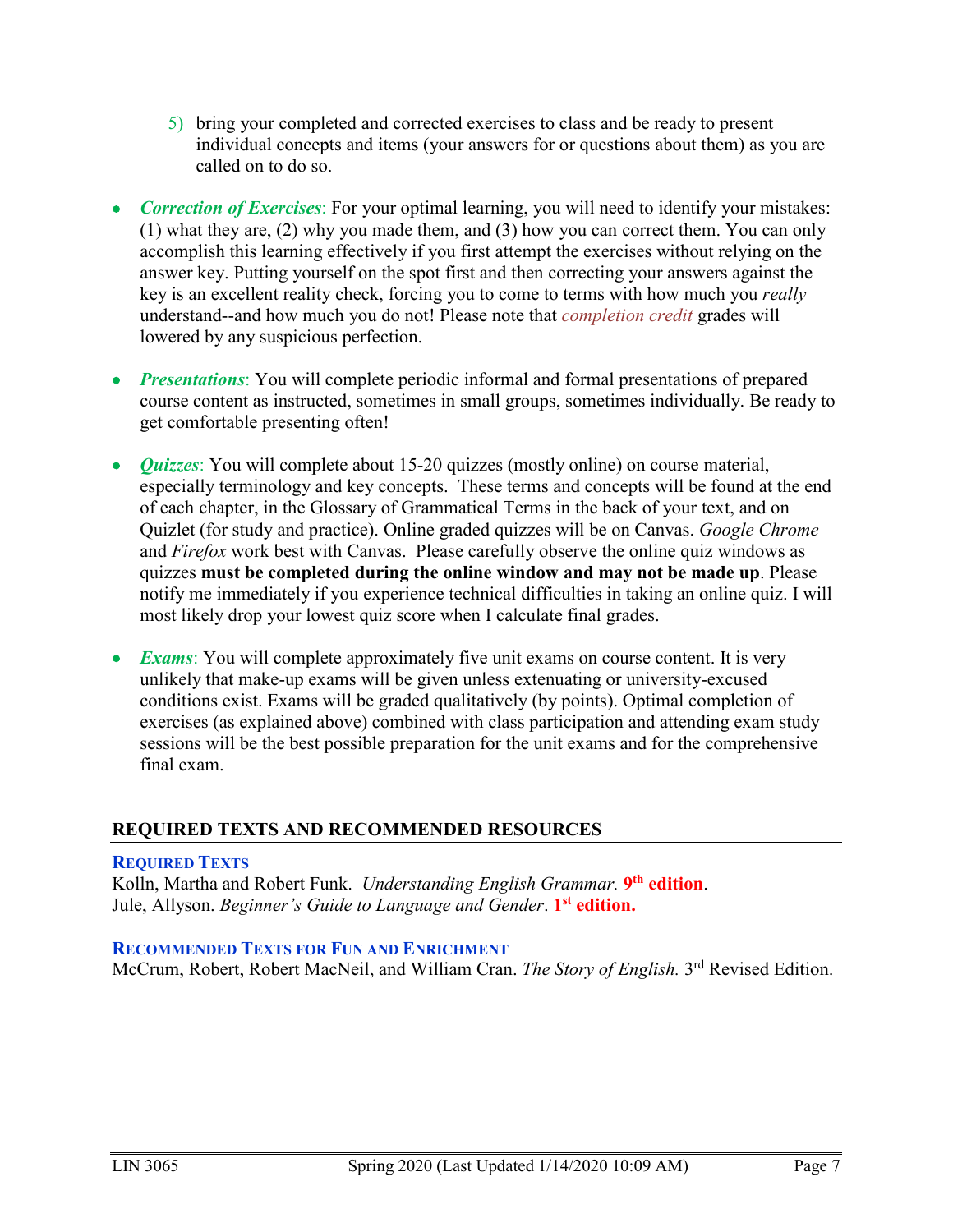### **COURSE ASSESSMENT AND GRADES**

#### **ASSESSMENT**

The Final Exam is the *Key Assignment* used to assess mastery of the CLOs.

#### **COURSE GRADES**

Your grade will be based on the quality of your work in these areas:

| • Exercises $&$ Presentations | 25% |
|-------------------------------|-----|
| $\bullet$ Quizzes             | 25% |
| $\bullet$ Unit Exams          | 25% |
| $\bullet$ Final Exam          | 25% |

Your work will not be graded on a curve. A traditional US scale will be used.

- **A** indicates exceptional work
- **B** indicates good work
- **C** indicates satisfactory/average work
- **D** indicates minimally passing work
- **F** indicates unsatisfactory work

| A    | $3 - 100\%$ |              | $B+$              | 88-89%      | $C_{+}$<br>$\sim$ | 79%<br>$78-$ |                               | $D+$                    | 68-69%      |       | T. | $0-59%$ |
|------|-------------|--------------|-------------------|-------------|-------------------|--------------|-------------------------------|-------------------------|-------------|-------|----|---------|
| $A-$ | 90-92%      | $\checkmark$ | $\mathbf{r}$<br>в | 83-87%      | ◡                 | 77%<br>72    | v<br>$\overline{\phantom{0}}$ | $\mathbf{\bar{r}}$<br>◡ | $63 - 67%$  | v - - |    |         |
|      |             |              | В-                | $80 - 82\%$ | $\sim$<br>$\sim$  | 72%<br>$70-$ |                               | سر                      | $60 - 62\%$ |       |    |         |

#### **COURSE SCHEDULE AND ASSIGNMENTS (TBA as needed)**

Helpful Website:<http://www.grammar-quizzes.com/>

|                                                                                 | <b>DATE</b>                     | <b>CLASS PREPARATION (HOMEWORK) &amp; CLASS SESSION TOPICS</b>        | <b>QUIZZES</b> |  |  |
|---------------------------------------------------------------------------------|---------------------------------|-----------------------------------------------------------------------|----------------|--|--|
| Part I Introduction & Part II The Grammar of Basic Sentences<br><b>WEEK ONE</b> |                                 |                                                                       |                |  |  |
| T Jan. 14                                                                       |                                 | <b>Class Introduction:</b> Syllabus, Learning Outcomes, Expectations, |                |  |  |
|                                                                                 |                                 | Routines, and Schedule                                                |                |  |  |
|                                                                                 |                                 | Kolln & Funk, Preface, Part I—Introduction, & Ch. 1 The Study of      |                |  |  |
| 2                                                                               | W Jan. 15                       | Grammar: An Overview (pp. xvii-14)                                    | <b>QUIZ1</b>   |  |  |
|                                                                                 |                                 | <b>EXERCISES 1.1 &amp; 1.2</b>                                        |                |  |  |
|                                                                                 |                                 | Kolln & Funk, Part II—The Grammar of Basic Sentences, Ch. 2           |                |  |  |
| 3                                                                               | F Jan. 17                       | Words and Phrases (pp. 15-27)                                         | <b>OUIZ2</b>   |  |  |
|                                                                                 |                                 | <b>EXERCISES</b> 1, 2, 2.1, & 3                                       |                |  |  |
|                                                                                 | <b>January 20 – MLK JR. DAY</b> |                                                                       |                |  |  |
| <b>WEEK TWO</b>                                                                 |                                 |                                                                       |                |  |  |
| $\overline{4}$                                                                  | W Jan. 22                       | Kolln & Funk, Ch. 3 Sentence Patterns (pp. 28-41)                     |                |  |  |
|                                                                                 |                                 | <b>EXERCISES 4, 5, 6 &amp; 7</b>                                      |                |  |  |
|                                                                                 |                                 | Kolln & Funk, Ch. 3 Sentence Patterns (pp. 42-62)                     |                |  |  |
| 5                                                                               | F Jan. 24                       | EXERCISES $8, 9 & 10$                                                 | <b>OUIZ3</b>   |  |  |
|                                                                                 | <b>WEEK THREE</b>               |                                                                       |                |  |  |
| 6                                                                               | <b>M</b> Jan. 27                | <b>EXAM1</b>                                                          |                |  |  |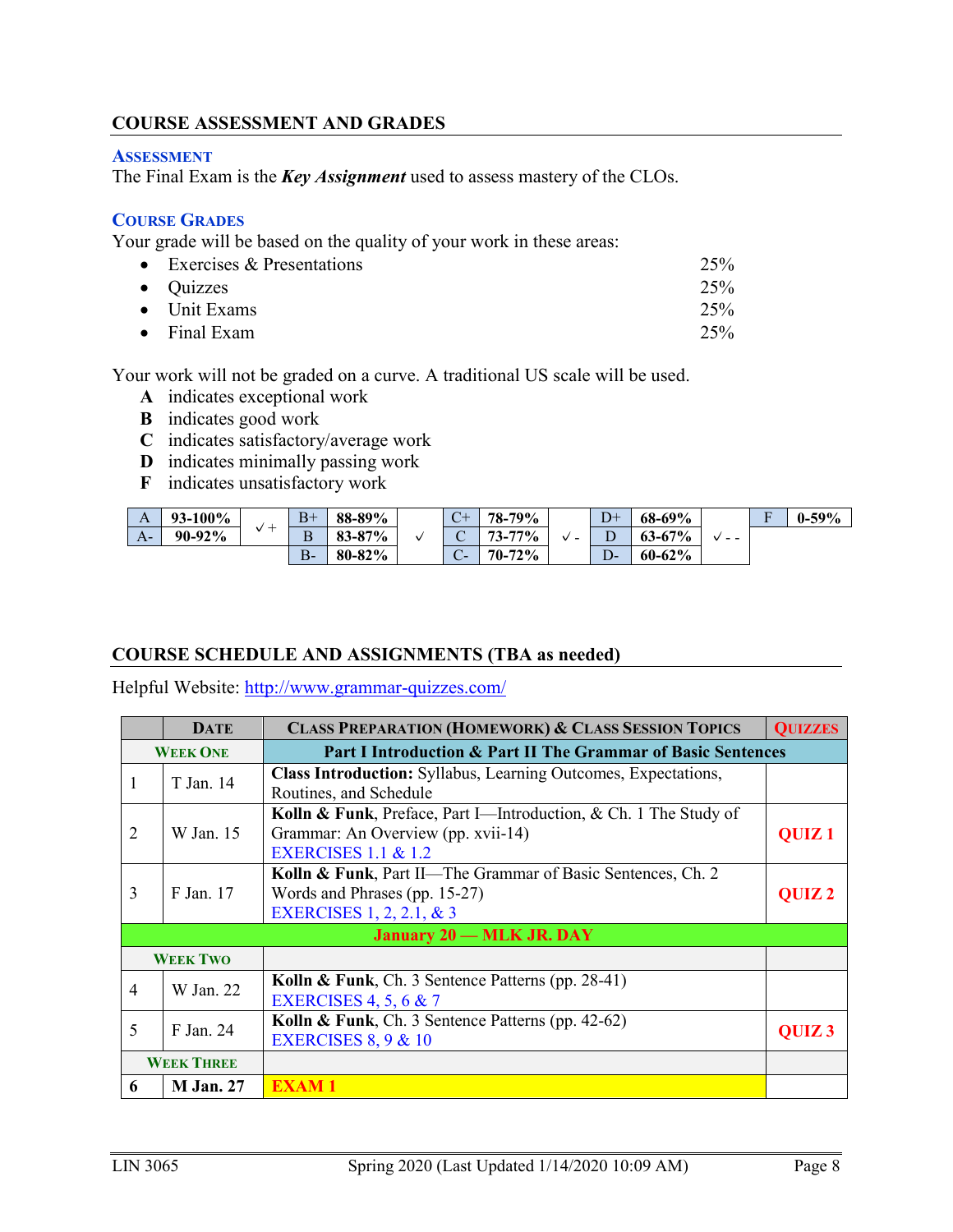| $\overline{7}$ | W Jan. 29         | Kolln & Funk, Ch. 4 Expanding the Main Verb (pp. 63-72)<br><b>EXERCISES 11 &amp; 12</b>                                                            |                   |
|----------------|-------------------|----------------------------------------------------------------------------------------------------------------------------------------------------|-------------------|
| 8              | F Jan. 31         | Kolln & Funk, Ch. 4 Expanding the Main Verb (pp. 72-84)<br><b>EXERCISES Usage Matters: Lie and Lay</b>                                             | QUIZ <sub>4</sub> |
|                | <b>WEEK FOUR</b>  |                                                                                                                                                    |                   |
| 9              | M Feb. 3          | Kolln & Funk, Ch. 5 Changing Sentence Focus (pp. 86-93)<br><b>EXERCISES 13, 14 &amp; 15</b>                                                        |                   |
| 10             | W Feb. 5          | Kolln & Funk, Ch. 5 Changing Sentence Focus (pp. 93-104)<br><b>EXERCISES 16</b>                                                                    | QUIZ <sub>5</sub> |
| 11             | F Feb. 7          | <b>EXAM2</b>                                                                                                                                       |                   |
|                | <b>WEEK FIVE</b>  | <b>Part III Expanding the Sentence</b>                                                                                                             |                   |
| 12             | M Feb.10          | Kolln & Funk, Part III—Expanding the Sentence (pp. 105-07), Ch. 6<br>Modifiers of the Verb: Adverbials (pp. 108-121)<br>EXERCISES 17, 18, 19 & 20  |                   |
| 13             | W Feb. 12         | Kolln & Funk, Ch. 6 Modifiers of the Verb: Adverbials (pp. 121-27)<br><b>EXERCISES 21</b>                                                          | QUIZ <sub>6</sub> |
| 14             | F Feb. 14         | Kolln & Funk, Ch. 7 Modifiers of the Verb: Adjectivals (pp. 128-37)<br><b>EXERCISES 22 &amp; 23</b>                                                |                   |
|                | <b>WEEK SIX</b>   |                                                                                                                                                    |                   |
| 15             | M Feb. 17         | Kolln & Funk, Ch. 7 Modifiers of the Verb: Adjectivals (pp. 138-46)<br><b>EXERCISES 24 &amp; 25</b>                                                |                   |
| 16             | W Feb. 19         | Kolln & Funk, Ch. 7 Modifiers of the Verb: Adjectivals (pp. 146-51)<br><b>EXERCISES 26 &amp; 27</b>                                                |                   |
| 17             | F Feb. 21         | Kolln & Funk, Ch. 7 Modifiers of the Verb: Adjectivals (pp. 151-62)<br><b>EXERCISES 28 &amp; 29</b>                                                | QUIZ <sub>7</sub> |
|                | <b>WEEK SEVEN</b> |                                                                                                                                                    |                   |
| 18             | M Feb. 24         | Kolln & Funk, Ch. 8 The Noun Phrase: Nominals (pp. 163-73)<br><b>EXERCISES 30, 31 &amp; 32</b>                                                     |                   |
| 19             | W Feb. 26         | Kolln & Funk, Ch. 8 The Noun Phrase: Nominals (pp. 173-80)<br><b>EXERCISES 33, 34 &amp; 35</b>                                                     |                   |
| 20             | F Feb. 28         | Kolln & Funk, Ch. 8 The Noun Phrase: Nominals (pp. 180-88)<br><b>EXERCISES 36, 37 &amp; 38</b>                                                     | QUIZ 8            |
|                | <b>WEEK EIGHT</b> |                                                                                                                                                    |                   |
| 21             | M Mar. 2          | <b>EXAM3</b>                                                                                                                                       |                   |
| 22             | W Mar. 4          | Kolln & Funk, Ch. 9 Sentence Modifiers (pp. 189-99)<br><b>EXERCISES 39, 40 &amp; 41</b>                                                            |                   |
| 23             | F Mar. 6          | Kolln & Funk, Ch. 9 Sentence Modifiers (pp. 199-208)<br><b>EXERCISES 42 &amp; 43</b>                                                               | QUIZ <sub>9</sub> |
|                |                   | <b>March 7-15 - SPRING BREAK</b>                                                                                                                   |                   |
|                | <b>WEEK NINE</b>  |                                                                                                                                                    |                   |
| 24             | M Mar. 16         | Kolln & Funk, Ch. 10 Coordination (pp. 209-16)<br><b>EXERCISES 44 &amp; 45</b>                                                                     |                   |
| 25             | W Mar. 18         | Kolln & Funk, Ch. 10 Coordination (pp. 216-24)<br>EXERCISES Investigating Language 10.1, Sentences for Practice &<br><b>Classroom Applications</b> | QUIZ<br>10        |
| 26             | <b>F</b> Mar. 20  | <b>EXAM4</b>                                                                                                                                       |                   |